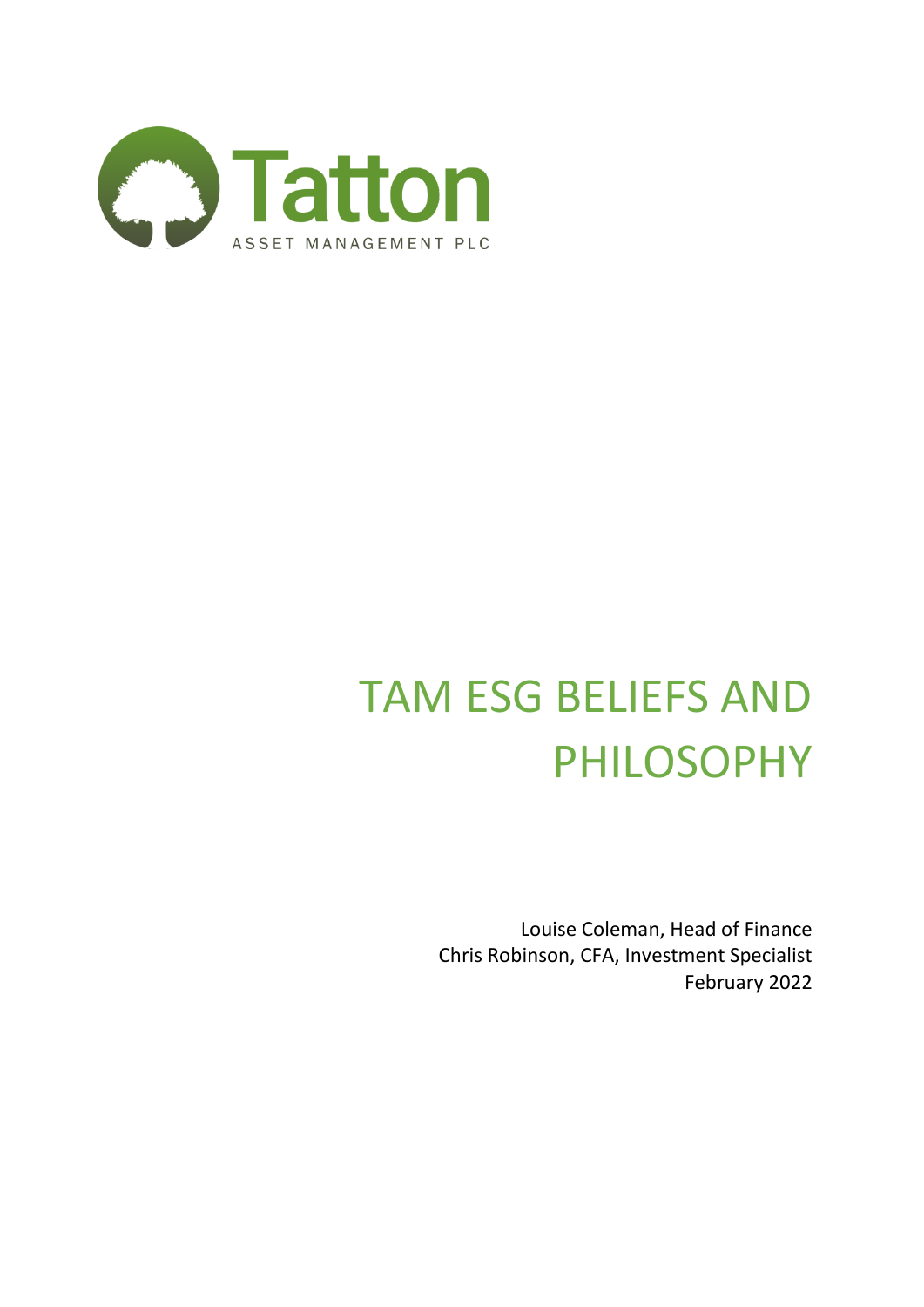## Contents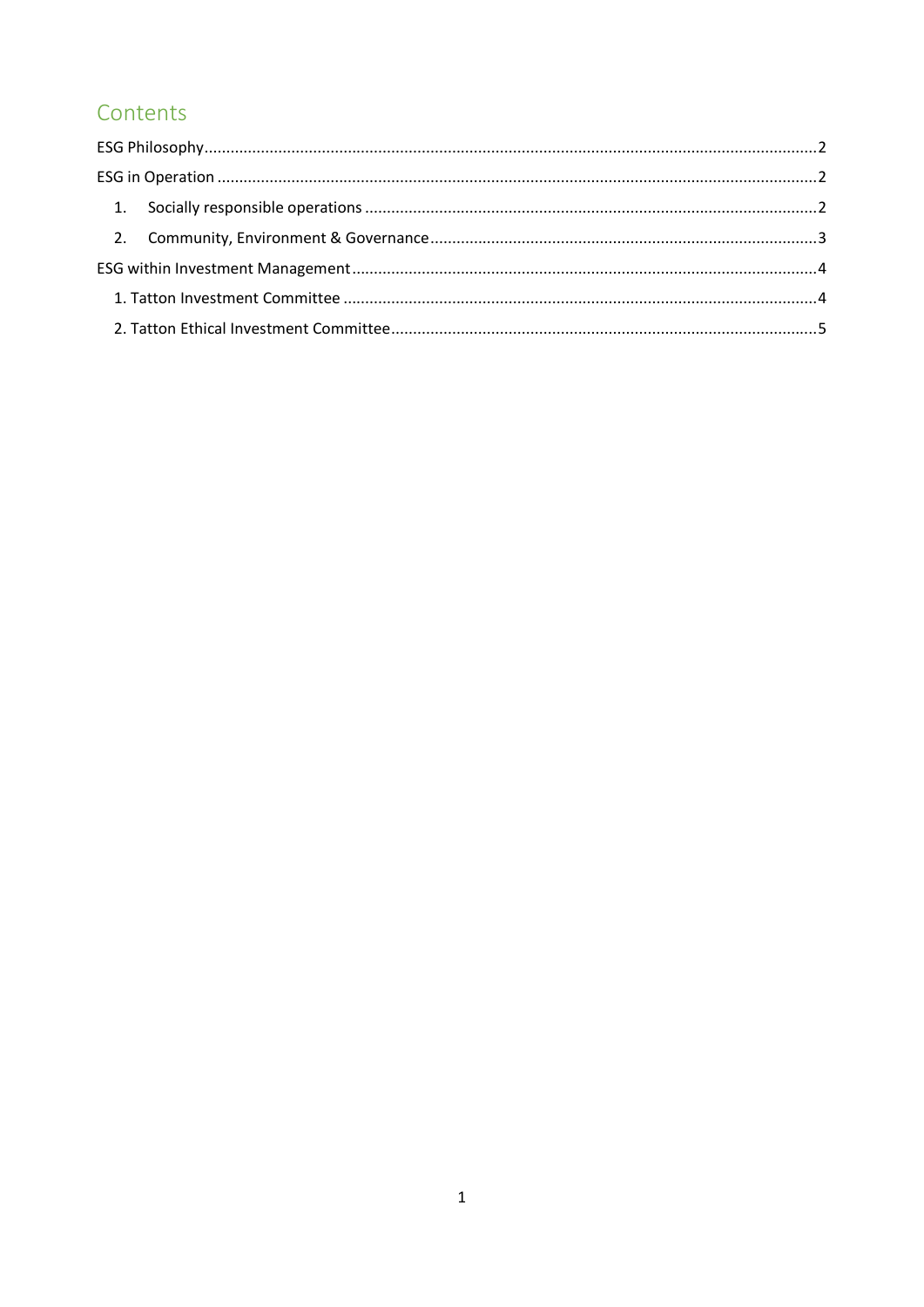## <span id="page-2-0"></span>ESG Philosophy

At Tatton we believe it's important to have clear ESG beliefs and principles that guide the Board of Directors, employees and Tatton stakeholders in their actions and decision making, and these beliefs and principles are also incorporated into our investment approach for the benefit of all clients.

We believe that all companies wishing to achieve long-term success should consider their impact on the environment and society. We believe that in order to create a sustainable business we must understand and monitor our impact on the environment, stakeholders and society in general. This includes analysing the ESG risks and opportunities to our business model and investors.

Our responsible and sustainable beliefs are our guiding principles when developing our offerings, working with our employees, business partners and end clients. We aim to run our Group as a responsible business and we continue to look at how we can strengthen our commitment to sustainability. Through this we can make a positive impact on the financial return of our investments, on our company assets and earnings and on the wider society, for the benefit of all stakeholders.

### <span id="page-2-1"></span>ESG in Operation

We work to implement ESG best practices in our corporate policies and uphold them in our daily business operations. We aim to earn the respect of our employees, stakeholders and end clients.

In 2020 the Group established an ESG Committee, responsible for the planning, implementation and progression of our ESG policies. We have identified the following areas as initiatives and focus:

- (1) Socially responsible operations; and
- (2) Community, environment and governance.
- <span id="page-2-2"></span>1. Socially responsible operations

Diversity continues to be an area of focus for our organisation. We continue to monitor and incorporate diversity and wellbeing initiatives with greater focus on the recruitment process, including neutral screening for hires and promotions.

We collect data annually on both the age distribution and gender breakdown (including gender pay gap reporting) of employees publish this in our Annual Report:



*Source: March 2021 Annual Report*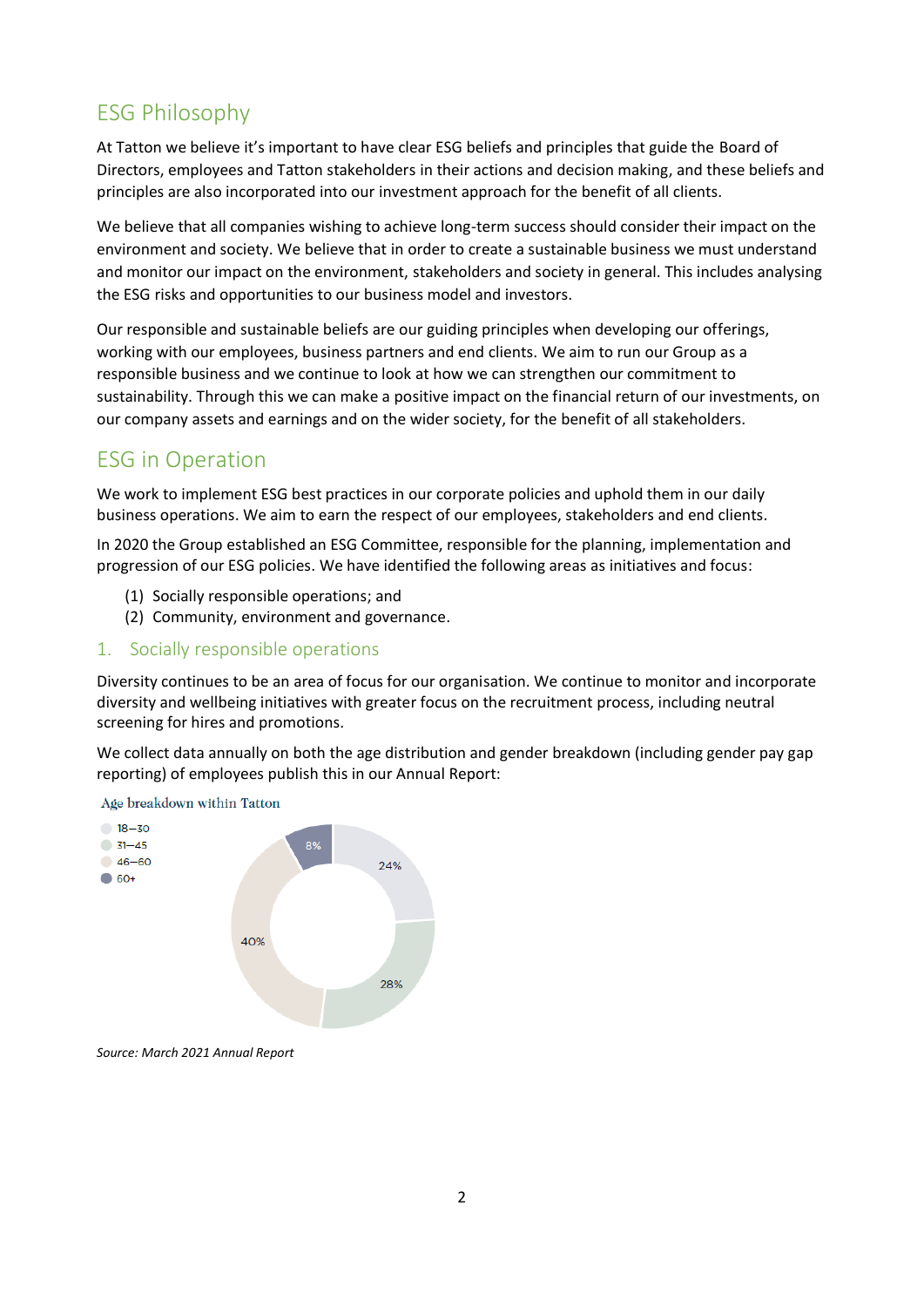# **GENDER PAY GAP REPORTING** Gender Breakdown within Tatton



# Tatton Gender pay gap by hourly pay quarter



*Source: March 2021 Annual Report*

The Group aims to develop talented employees and promote them internally and externally. As part of recent company initiatives, we are championing the women across the business and in February 2022 we signed up to the Women in Finance Charter, aiming to maintain our current level of females making up 35% at both Group Board and Senior Management level. As part of our recent success two of the Group's employees were nominated for awards at the Women in Financial Advice Awards 2021.

#### <span id="page-3-0"></span>2. Community, Environment & Governance

Tatton Asset Management actively encourages employees to engage in charitable causes and fundraising initiatives. In response to the results of the Employee Engagement carried out in 2021, the Group has named Macmillan Cancer Support as the Group's charity of the year for the financial year ending 31 March 2023. In addition, the Group has committed to offering each employee "A day to make a difference" where employees are encouraged to give a day of their time to support a charity or national trust site in their local community. In addition, the Group has pledged to match employee fundraising up to a maximum amount.

As part of the initiative to track the Tatton Asset Management carbon footprint the company identified a need to focus on the environment impact of the leased and owned office space including energy efficiency, recycling and water conservation. As part of the initiative, it aims to source energy from renewable sources from energy providers. Within office space recycling is encouraged.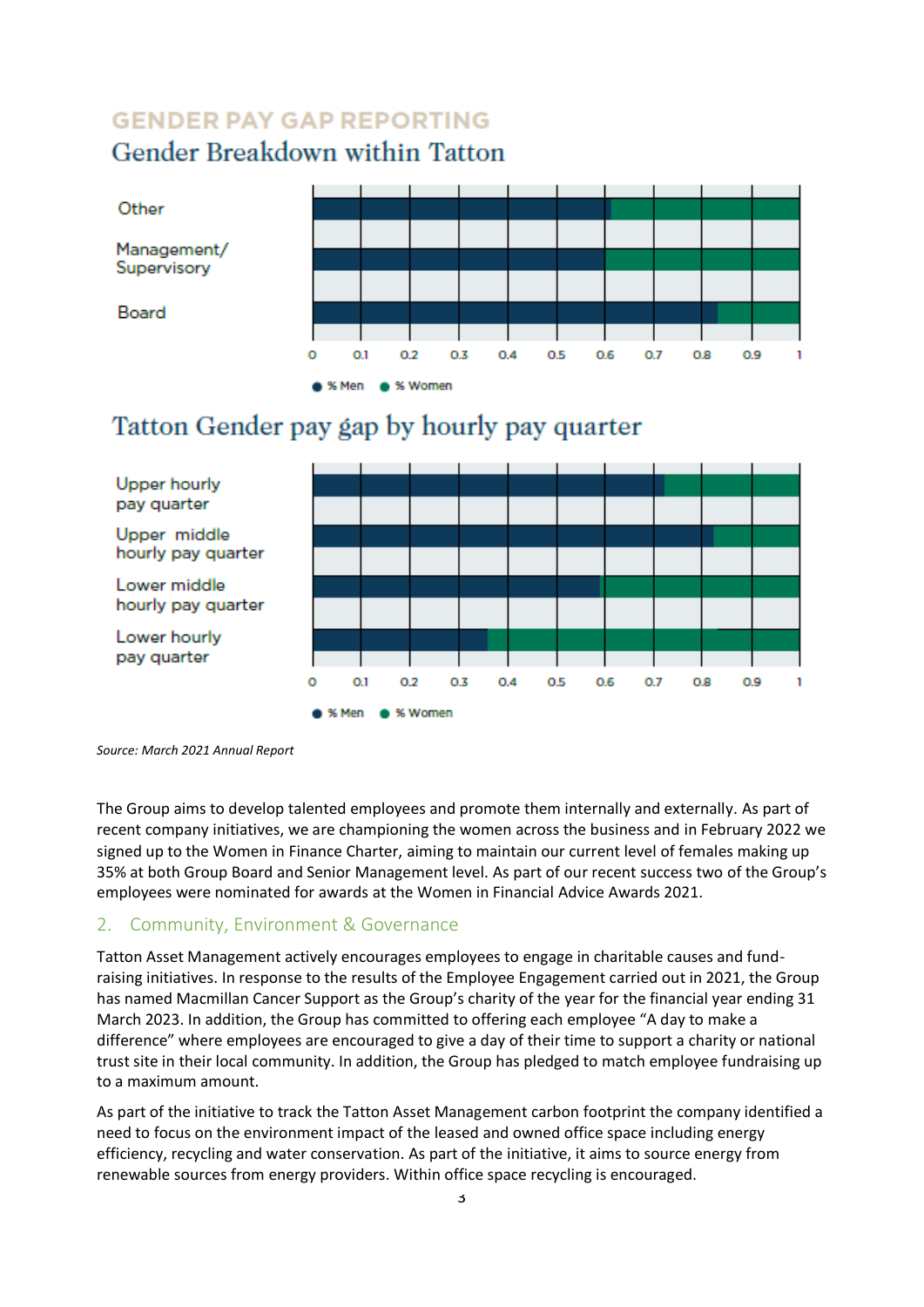Governance underpins our conduct and ethics as a listed company on the AIM market. Tatton Asset Management's governing Board comprises 3 Tatton Executives and a 3 independent Non-Executive Directors. The positions of Chair and CEO are held separately, allowing each to carry out their responsibilities independently. TAM plc has established an Audit and Risk Committee which continually assesses and improves the effectiveness of risk management, the internal control environment and the governance across the Group.

#### <span id="page-4-0"></span>ESG within Investment Management

As part of Tatton Asset Management, we have our Investment Management division, constructing multi asset portfolios using individual specialist equity, bond and alternative funds. Although this means we do not specifically value individual companies or bond structures and put a value to them, we do have to consider the ESG methodologies these fund managers incorporate.

The division has two investment committees mandated to the strategies run.

- 1). Tatton Investment Committee
- 2). Tatton Ethical Investment Committee

#### <span id="page-4-1"></span>1. Tatton Investment Committee

The investment team are agnostic to strategy and manage a range of strategies including Tatton Managed models holding predominantly active managers to Tatton Tracker, holding passives and smart beta funds, Tatton Core holding a blend of active and passive funds as well as Tatton Income aiming to provide a natural income.

Governance is a major factor when considering the Fund management groups and the fund strategies. Research includes a focus on the investment house principles, structure, liquidity, trading desk and management team, turnover and ethics. If governance is not deemed strong and consistent then the investment committee will not work with said fund management house. The Tatton analysts document all due diligence on funds whether they are selected or not.

In the unconstrained investment strategies (Managed, Core, Tracker, Income) there has been limited data on the Environmental and Social valuation aspects that can be applied to aid decision making. This is beginning to change, and the team are seeing a significant shift by fund managers to incorporate ESG valuation metrics on underlying companies held within in funds. This is leading to funds reporting further dynamics than just return and the overall strategy.

Tatton expect external data providers to increase ESG metrics and data on funds over time, which will influence investors such as the Tatton Investment Committee when selecting these for the inclusion in portfolios. A major constraint within this space is that most data published on none ESG funds is backward looking and can therefore misrepresent the fund if the unconstrained strategy changes the underlying companies and exposures regularly.

Regulatory changes in Europe with the categorisation of funds under article 7,8 or 9 has led to several managers being required to increase exposures or change strategy with reference to sectors and industries. Tatton investment committee are monitoring this development and the reporting accompanying this.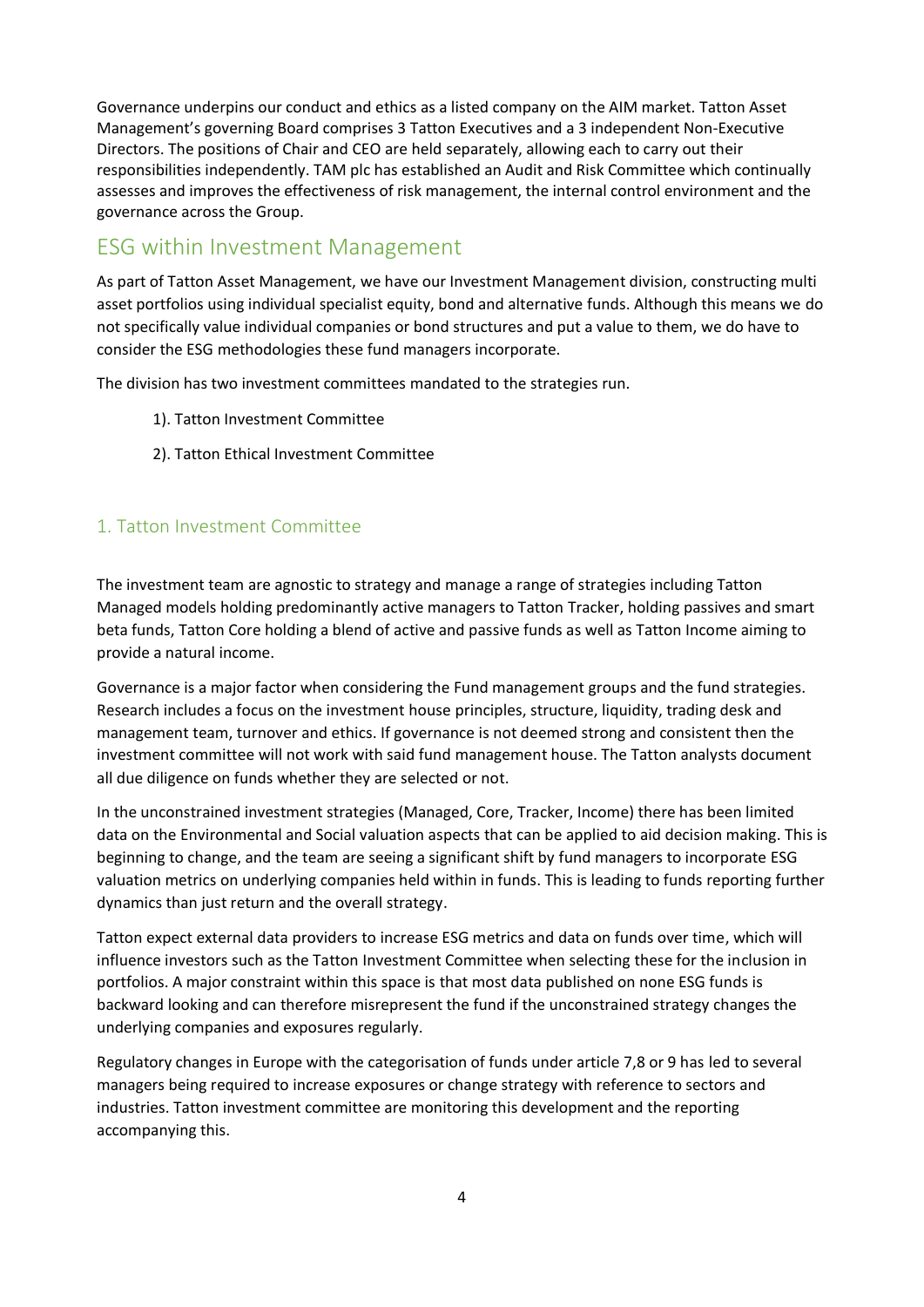#### <span id="page-5-0"></span>2. Tatton Ethical Investment Committee

Tatton Ethical Investment Committee is chaired by Adam Rawling, a member of the Tatton Investment team and responsible for regularly running the investment screening criteria for the portfolios. A number of the investment Committee members hold the Diploma in Investment Management (ESG) including James Saunders, CFA, Chris Robinson, CFA and Justine Randall.

The Tatton Ethical Investment committee is responsible for the oversight, management and communication strategy of the Ethical propositions. At present this committee oversee the Tatton Ethical Model portfolios and the development of the Tatton Ethos funds. Tatton Ethos funds will be launched by summer 2022.

Utilising a spectrum of Capital (shown below), Tatton Ethical Model Portfolios utilise a strategy of Responsible and Sustainable Investment. The Tatton Ethos funds will utilise Responsible, Sustainable and Impact strategy.



When constructing Ethical models and the Ethos funds, Environmental and Social factors are highly influential in the selection of the funds. The team expect the methodologies of the funds aim to align with the factors the committee screen for, and the consistency of approach is key to demonstrating the ethical capabilities. Whilst every fund will have unique reporting and focus (depending on whether it is an equity or bond fund), the need to use responsible investment criteria (negative screening) and sustainable investment methodologies (positive screening) means ESG is embedded in the Ethical models.

The Investment Team utilise two major external sources for screening these funds; Morningstar Direct and Sustainalytics. Morningstar Direct gives the team access to regular fund data and classifications. Sustainalytics enables the team to analyse and monitor exposure to the screens applied in the model and